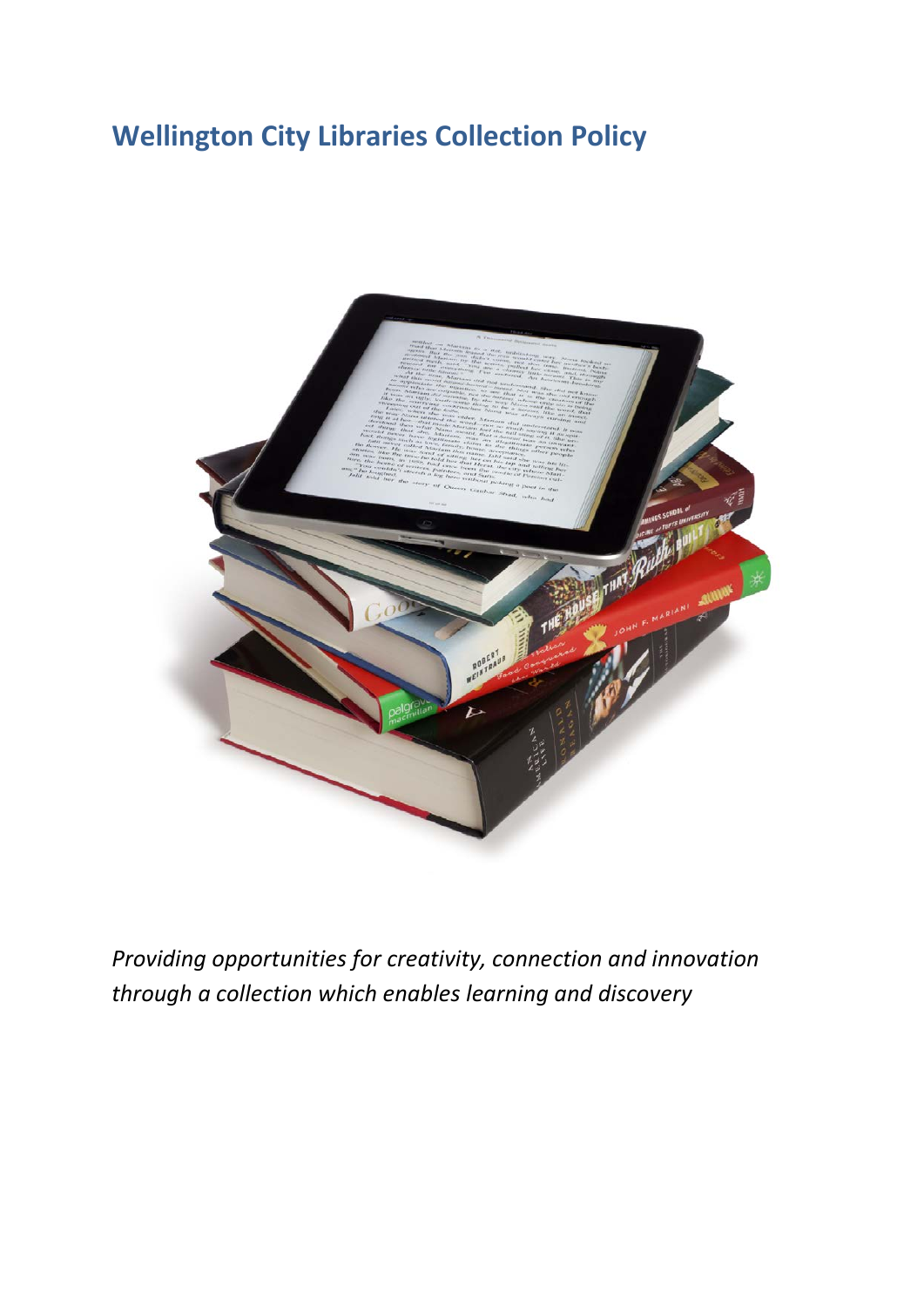## **Purpose**

This policy is intended to:

- Guide the development and management of Wellington City Libraries collections
- Define the library's legal requirements and responsibilities
- Inform customers on how the collections are developed and managed

## **Scope**

This policy applies to all the collections held across 12 libraries and the online resources. More detailed statements relating to specific collections exist in the Collection Area Profiles. The policy will be reviewed for currency and relevance every 3 years.

# **Background**

Wellington City Libraries is a public lending library serving the residents of Wellington City, the capital city of New Zealand , with a population of 204,000 (2013).

Wellington City Libraries consists of the Central Library, eleven branches and a virtual library at wcl.govt.nz. The libraries function as one network.

Wellington is also home to the National Library of New Zealand, the Alexander Turnbull Library and Victoria and Massey University libraries, which provide research and archival services for the city.

Wellington enjoys a rich cultural and social diversity, and the library's ongoing goal is to remain responsive to all areas of our communities. The focus is expressed in the Mission Statement 'to connect our communities to knowledge, wonder and possibilities.'

Libraries and Community Spaces foster innovation: we are open for thinking, reading, creativity and business.

# **Guiding principles**

Wellington City Libraries' collections are shaped by a variety of factors, including publishing trends and authors who are consistently in demand, as well as collection usage information and feedback from customers (such as survey responses, suggestions for purchase, and general comments). The emphasis is on a current lending collection rather than the retention of items just in case of future demand.

# **Wellington City Libraries provides collections in a range of formats representing the diversity of views suited to our communities and that meet their current and anticipated needs**

- Collections support customers in their need for lifelong learning and the development of skills and knowledge
- Collections support recreational and leisure interests of the communities
- Collections support the communities' participation in the democratic process at local and national levels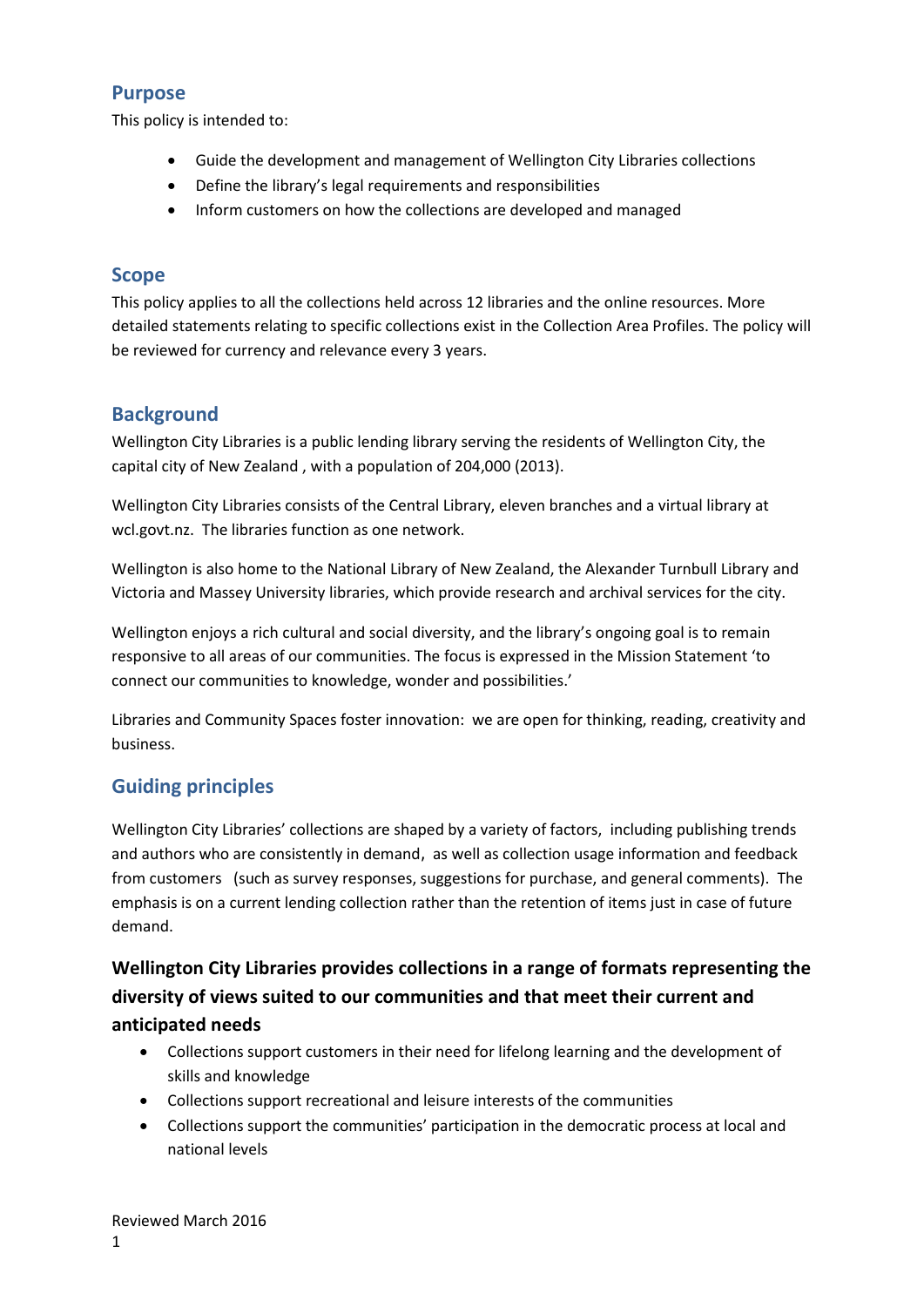## **Wellington City Libraries collects and preserves material unique to Wellington**

• Collections reflect the local culture, history and creative output

# **Wellington City Libraries is committed to freedom and equity of access to information in line with relevant legislation**

- Free access to information includes the removal of barriers to accessibility
- Equity of access includes addressing the needs of those who do not have access to the internet at home
- Resources are provided in a variety of formats including an increasing range of digital resources. The library will continue to explore new collection products and platforms
- The library endorses the UNESCO Public Library Manifesto which states that "*Collections and services should not be subject to any form of ideological, political or religious censorship*, *nor commercial pressures."*
- It also endorses the Library and Information Association of New Zealand Aotearoa (LIANZA) statements on Access to Information and Intellectual Freedom*: No library materials should be censored, restricted, removed from libraries, or have access denied to them because of partisan or doctrinal disapproval or pressure.*

## **Wellington City Libraries commits to partnership with Tangata Whenua**

- Wellington City Council and the library aim to work with Wellington Māori to strengthen the capability of all to achieve mutually beneficial community outcomes
- The library through its Collection Policy underpins the services which support the aspirations and needs of Wellington Māori
- The library promotes te reo Māori and provides access to Māori knowledge, heritage and identity

#### **Wellington City Libraries provides best value**

- The concept of 'best value' includes economic, social and cultural value
- The library ensures the best value for Wellington ratepayers by exercising fiscal responsibility in collection development
- The library commits to making cost effective collection management decisions, balancing renewal of the collection with the retention of key items for the future
- Best value for customers includes providing resources for those who cannot afford them
- The library regularly measures the usage of collections to ensure they deliver value for money

# **Collection Management guidelines**

#### **Collections**

The collections are managed as one. Central Library collections contain the broadest coverage of material in the network. Last copies of titles worthy of retention will be relocated from branches to the appropriate Central Library collection.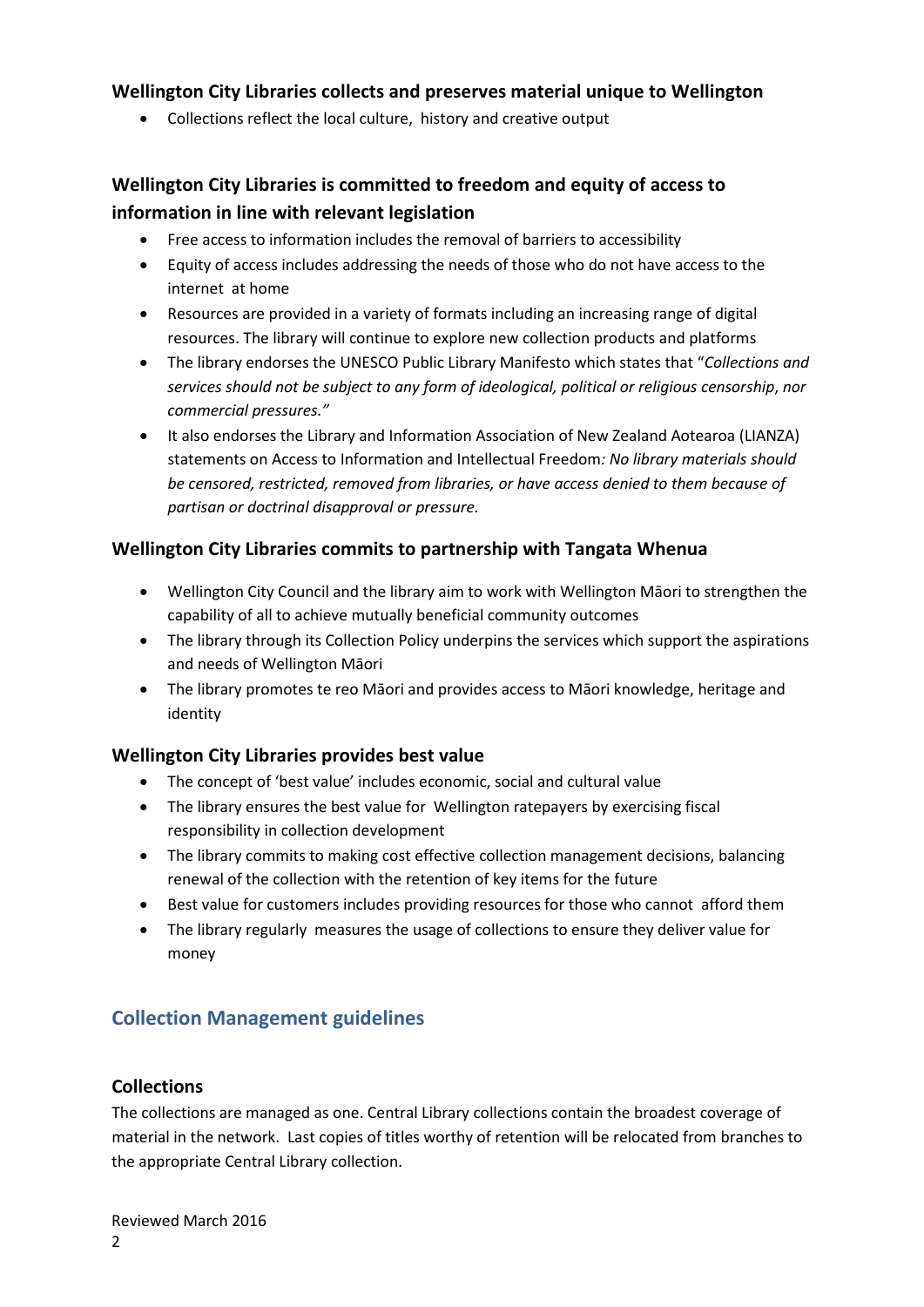Some resources are not available for browsing on the open shelves and are stored at the Central Library where they may be retrieved by staff for customer in-house use or borrowing.

The library has a number of collections or taonga including:

- Maori Collection: there is core collection at the Central Library and a selection of essential resources at the branches
- New Zealand Reference Collection located at the Central Library
- Local history collections found across the network

and also the following which are excluded from the scope of this policy.

• Rare Book Collection

The Rare Cook Collection consists of c.2000 items, approximately 60% of which are of New Zealand origin or contain New Zealand content. It contains a number of first editions as well as several incunabula dating back to the 15th Century.

• Photographs and Ephemera This collection consists of approximately 2000-2500 items. The library plans to adopt the cloud-based *Recollect* platform which will enable digital copies to be easily accessible to the public online.

## **Selection**

Wellington City Libraries' lending collections follow the guiding principles, and focus mainly on new and popular works, incorporating the following criteria:

- responding to customer and community demand and local interest
- continuing relevance to the Wellington community
- suitable library format
- the quality of the item, with reference to the average expected price

Multiple copies and new editions are selected based on customer demand, anticipated popularity and already prescribed standing orders.

Duplication of any title in multiple formats is dependent on availability and suitability for the anticipated customer group.

#### **Evaluation**

Collection items are regularly reviewed for retention using the following criteria:

- Relevance to users
- Currency of content
- Physical condition
- Usage (lending collections)

Every attempt will be made to replace material in poor condition which is still in demand.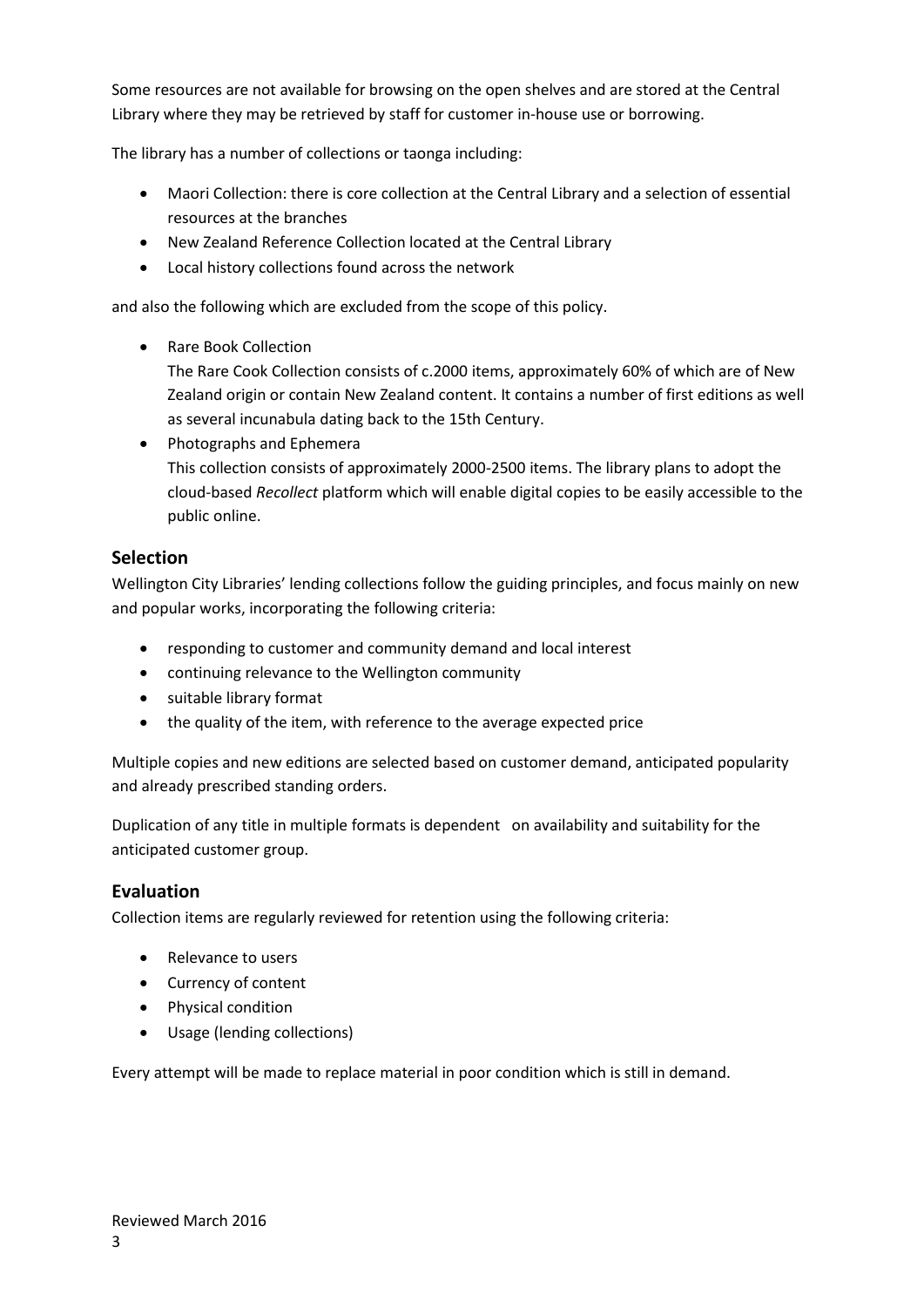## **Deselection and disposal**

Library staff have the delegated authority to dispose of library collection assets following the guidelines above, supplemented by the relevant Collection Area Profiles. Materials that are no longer required may be:

- Sold in a library book sale
- Recycled or otherwise disposed of

#### **Donations**

- Offers of donations need to meet the Collection criteria and cannot be accepted without prior arrangement with the Collection Development Team
- Second-hand material will not be accepted, except for items of historic significance and titles in foreign languages
- Donations, once added to the collection, are managed like all other material and are subject to the same conditions of loan, use and retention
- Donations that do not meet the collection criteria will be disposed of at the library's discretion and will not be returned to the donor

#### **Legislation**

• Library collection development and management is carried out in accordance with The [Copyright Act 1994](http://www.legislation.govt.nz/act/public/1994/0143/latest/DLM345634.html) and th[e Films, Videos, and Publications Classification Act 1993](http://www.legislation.govt.nz/act/public/1993/0094/latest/DLM312895.html) 

| <b>Term</b>                     | <b>Definition</b>                                     |
|---------------------------------|-------------------------------------------------------|
| Collection                      | Refers to the libraries' resources, in both print     |
|                                 | or digital form. The term may also be used to         |
|                                 | describe a part of, or the whole of these             |
|                                 | resources.                                            |
| <b>Collection Development</b>   | The process of planning and building collections.     |
|                                 | Collection development is subject to budget           |
|                                 | allocations for new material.                         |
| <b>Collection Management</b>    | This includes all activities relating to the          |
|                                 | maintenance of a library's collection.                |
| <b>Collection Area Profiles</b> | These documents are an internal tool used by          |
|                                 | staff to ensure the quality of the overall libraries' |
|                                 | collection and outline the selection,                 |
|                                 | maintenance and disposal criteria for each part       |
|                                 | of collection.                                        |
| Copyright                       | Copyright is an intellectual property right which     |
|                                 | gives the owner the exclusive right to reproduce      |
|                                 | a copyright work. Copyright in New Zealand is         |
|                                 | protected under the Copyright Act 1994.               |
|                                 |                                                       |
| Deselection                     | Deselection is the process of assessment of           |
|                                 | items for possible removal from the collection        |
|                                 | taking into account currency, usage and physical      |
|                                 | condition. The process can also be called             |
|                                 | weeding or disposal.                                  |
| eLibrary                        | This term collectively describes those books,         |
|                                 | serials, databases and other information              |
|                                 | published in digital form which are part of the       |
|                                 | library's collection. Some electronic or online       |
|                                 | resources may not have a printed equivalent.          |

#### **Definitions**

Reviewed March 2016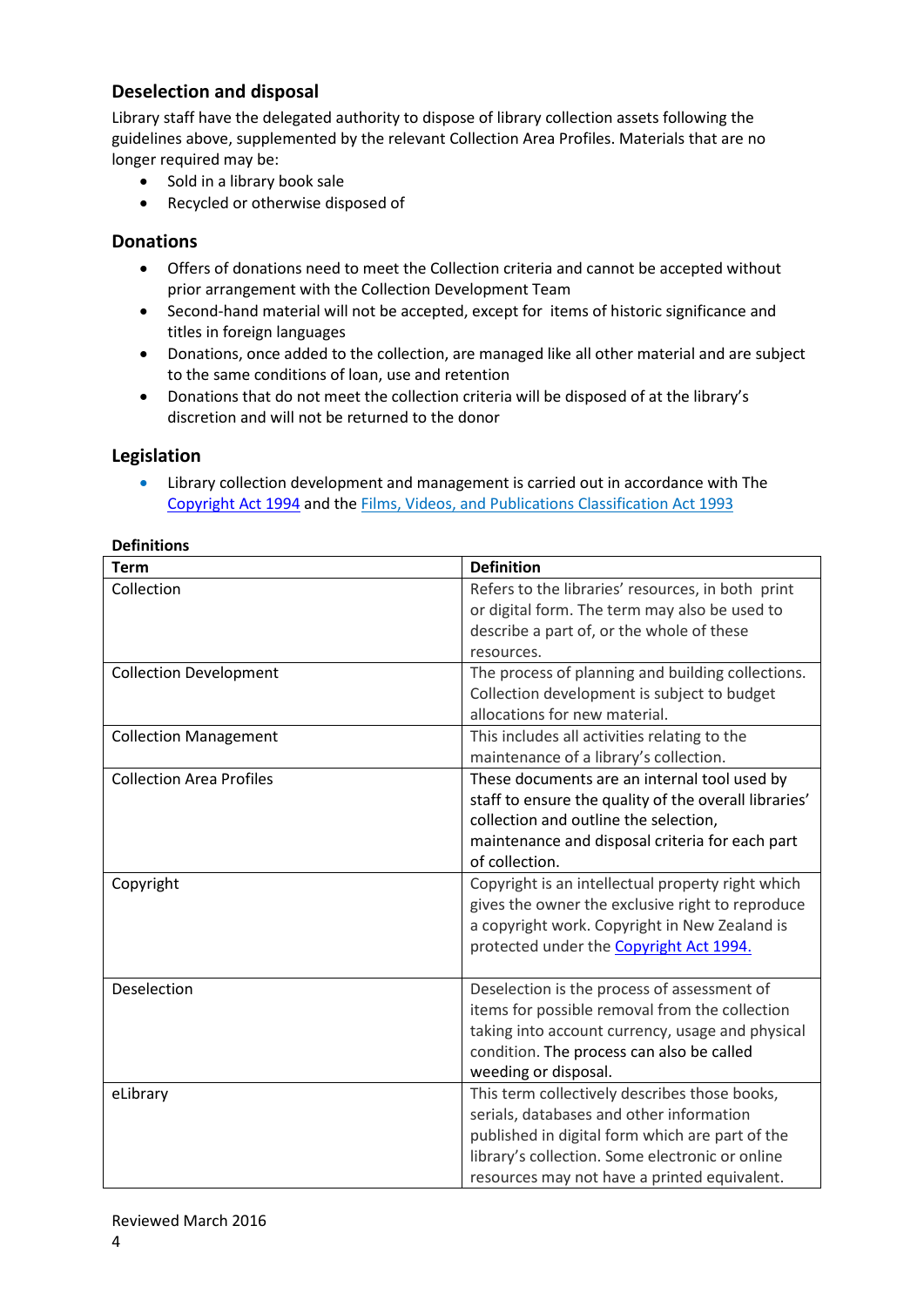| Format                 | The medium by which information is presented        |
|------------------------|-----------------------------------------------------|
|                        | and accessed. It includes print (books and serials) |
|                        | as well as electronic - CDs, DVDs, eBooks,          |
|                        | eMagazines and online databases.                    |
| Reference              | (Also known as 'not for loan').                     |
|                        | Not for loan items are those items that will not    |
|                        | be available for customers to borrow or remove      |
|                        | from the library.                                   |
| <b>Serials</b>         | A term used to refer to magazines.                  |
| Selection              | The process of deciding which materials should      |
|                        | be added to a library collection.                   |
| Subscription databases | Searchable electronic resources accessed online     |
|                        | and paid for by annual subscription.                |

#### **Related documents**

- [Wellington Long Term Plan](http://ltp2015.publications.wellington.govt.nz/)
- [Library Service vision](https://www.wcl.govt.nz/about/services/wcl-libraries-communityspaces-services-vision.pdf)
- Collection Area Profiles
- [Copyright Act](http://www.legislation.govt.nz/act/public/1994/0143/latest/DLM345634.html) 1994
- [Films, Videos, and Publications Classification Act 1993](http://www.legislation.govt.nz/act/public/1993/0094/latest/DLM312895.html)
- [Lianza copyright guidelines](http://www.lianza.org.nz/sites/default/files/LIANZA%20Copyright%20guidelines%20-%20October%202013.pdf)
- [Lianza statement on access to information](http://www.lianza.org.nz/sites/default/files/LIANZA%20Statement%20-%20Access%20to%20Information.pdf)
- [Lianza statement on intellectual freedom](http://www.lianza.org.nz/sites/default/files/LIANZA%20Statement%20-%20Intellectual%20Freedom.pdf)
- [Lianza statement on services to Pacific](http://www.lianza.org.nz/sites/default/files/LIANZA_StatementLIS_PacificPeoples_0.pd) peoples
- [Lianza statement on services to children](http://www.lianza.org.nz/sites/default/files/lianza_statement_-_lib_services_to_children__young_people.pdf) and young people

#### [Unesco public](http://www.unesco.org/webworld/libraries/manifestos/libraman.html) library manifesto

#### **A gateway to knowledge**

Freedom, prosperity and the development of society and individuals are fundamental human values. They will only be attained through the ability of well-informed citizens to exercise their democratic rights and to play an active role in society.

Constructive participation and the development of democracy depend on satisfactory education as well as on free and unlimited access to knowledge, thought, culture and information.

The public library, the local gateway to knowledge, provides a basic condition for lifelong learning, independent decision-making and cultural development of the individual and social groups.

This Manifesto proclaims UNESCO's belief in the public library as a living force for education, culture and information, and as an essential agent for the fostering of peace and spiritual welfare through the minds of men and women.

UNESCO therefore encourages national and local governments to support and actively engage in the development of public libraries.